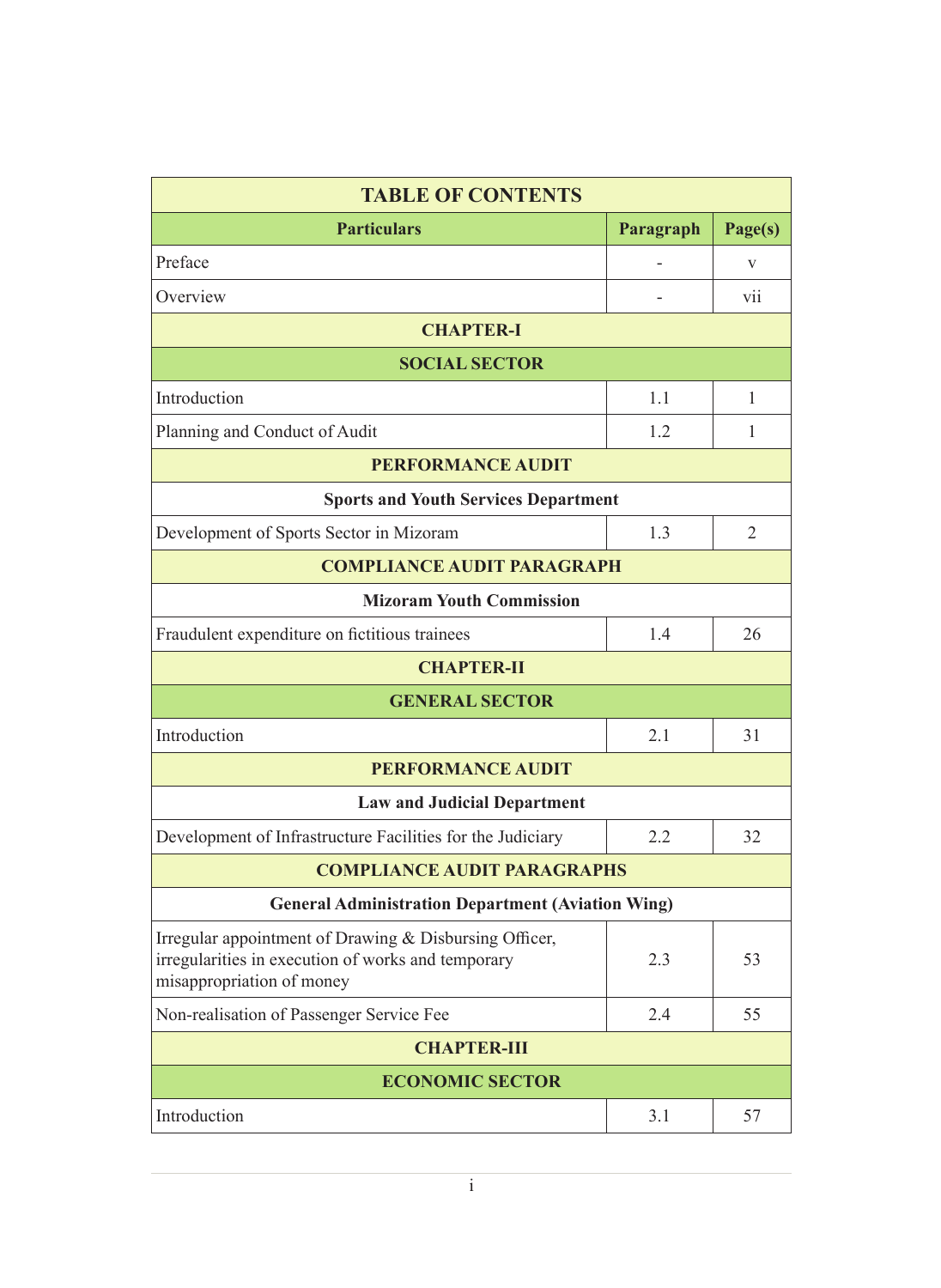| <b>TABLE OF CONTENTS</b>                            |           |         |  |  |  |
|-----------------------------------------------------|-----------|---------|--|--|--|
| <b>Particulars</b>                                  | Paragraph | Page(s) |  |  |  |
| <b>COMPLIANCE AUDIT PARAGRAPHS</b>                  |           |         |  |  |  |
| <b>Public Works Department</b>                      |           |         |  |  |  |
| Irregular construction of PMGSY road                | 3.2       | 58      |  |  |  |
| <b>Tourism Department</b>                           |           |         |  |  |  |
| Idle Expenditure                                    | 3.3       | 60      |  |  |  |
| <b>CHAPTER-IV</b>                                   |           |         |  |  |  |
| <b>ECONOMIC (PUBLIC SECTOR UNDERTAKINGS) SECTOR</b> |           |         |  |  |  |
| Functioning of Public Sector Undertakings           | 4.1       | 63      |  |  |  |
| <b>CHAPTER-V</b>                                    |           |         |  |  |  |
| <b>REVENUE SECTOR</b>                               |           |         |  |  |  |
| Trend of revenue receipts                           | 5.1       | 73      |  |  |  |
| Analysis of arrears of revenue                      | 5.2       | 76      |  |  |  |
| Arrears in assessment                               | 5.3       | 77      |  |  |  |
| Evasion of tax detected by the Department           | 5.4       | 77      |  |  |  |
| Pendency of refund cases                            | 5.5       | 78      |  |  |  |
| Audit planning                                      | 5.6       | 78      |  |  |  |
| Results of audit                                    | 5.7       | 78      |  |  |  |
| Coverage of this Report                             | 5.8       | 78      |  |  |  |
| <b>COMPLIANCE AUDIT PARAGRAPHS</b>                  |           |         |  |  |  |
| <b>Taxation Department</b>                          |           |         |  |  |  |
| Non-levy of tax                                     | 5.9       | 79      |  |  |  |
| <b>Concealment of Turnover</b>                      | 5.10      | 81      |  |  |  |
| Under-assessment of tax                             | 5.11      | 83      |  |  |  |
| Suppression of Opening Stock                        | 5.12      | 84      |  |  |  |
| <b>Transport Department</b>                         |           |         |  |  |  |
| Suspected misappropriation of Government revenue    | 5.13      | 85      |  |  |  |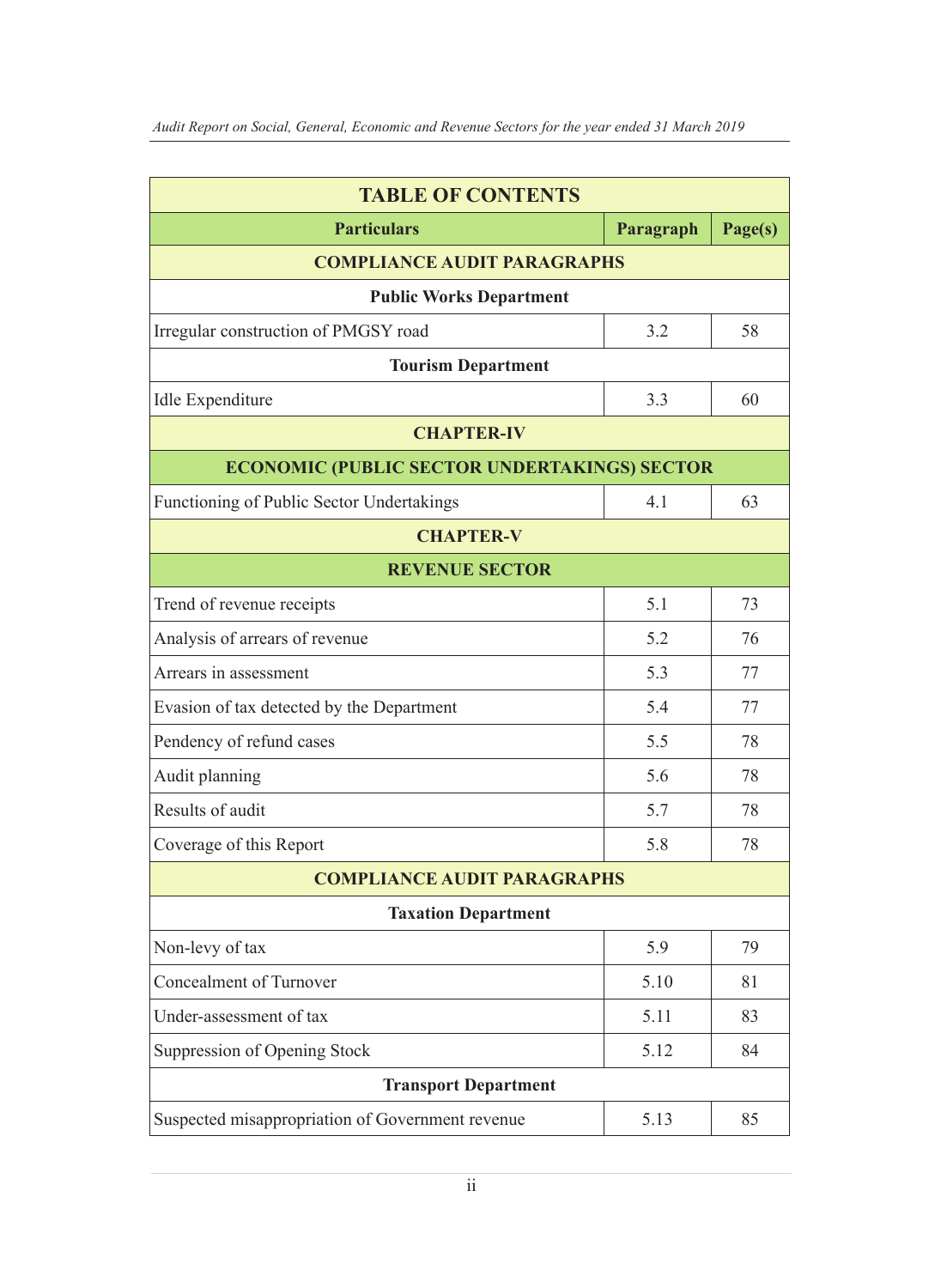| <b>TABLE OF CONTENTS</b>                                                  |                                                                                                                                                                                 |                                                               |         |  |  |
|---------------------------------------------------------------------------|---------------------------------------------------------------------------------------------------------------------------------------------------------------------------------|---------------------------------------------------------------|---------|--|--|
|                                                                           | <b>Particulars</b>                                                                                                                                                              | Paragraph                                                     | Page(s) |  |  |
| <b>CHAPTER-VI</b>                                                         |                                                                                                                                                                                 |                                                               |         |  |  |
| <b>FOLLOW UP OF AUDIT OBSERVATIONS</b>                                    |                                                                                                                                                                                 |                                                               |         |  |  |
| Non-submission of suo moto Action Taken Notes                             |                                                                                                                                                                                 | 6.1                                                           | 87      |  |  |
| Response to audit observations and compliance thereof by the<br>Executive |                                                                                                                                                                                 | 6.2                                                           | 87      |  |  |
| Response of departments concerned to the draft audit<br>paragraphs        |                                                                                                                                                                                 | 6.3                                                           | 88      |  |  |
| <b>Audit Committee Meetings</b>                                           |                                                                                                                                                                                 | 6.4                                                           | 89      |  |  |
|                                                                           | <b>APPENDICES</b>                                                                                                                                                               |                                                               |         |  |  |
| <b>Appendix No.</b>                                                       | <b>Title</b>                                                                                                                                                                    | Paragraph                                                     | Page(s) |  |  |
| Appendix-1.1                                                              | Statement showing details of sports<br>projects implemented in the State during<br>2014-15 to 2018-19                                                                           | 1.3.9.1                                                       | 91      |  |  |
| Appendix-1.2                                                              | Statement showing the details of grounding<br>of projects                                                                                                                       | 1.3.9.2                                                       | 95      |  |  |
| Appendix-1.3                                                              | Statement showing the details of utilisation<br>of coaches from SYSD                                                                                                            | 1.3.14                                                        | 96      |  |  |
| Appendix-1.4                                                              | District<br>Statement showing the<br>Headquarters'-wise list of trainees                                                                                                        | 1.4                                                           | 97      |  |  |
| Appendix-2.1.1                                                            | statement of Estimates,<br>Comparative<br>Annual Action Plan and Expenditure<br>under CSS for development of judicial<br>infrastructure in Mizoram during 2014-15<br>to 2018-19 | 2.2.6(A)                                                      | 102     |  |  |
| Appendix-2.1.2                                                            | Statement showing details of material<br>procured under e-Courts MMP but found<br>lying idle during physical verification                                                       | 2.2.11.1                                                      | 104     |  |  |
| Appendix-4.1.1                                                            | Summarised<br>financial<br>position<br>and<br>working results of Government Companies<br>as per their latest finalised accounts as on<br>30 September 2019                      | 4.1.2.1,<br>4.1.6, 4.1.8,<br>4.1.8.2,<br>4.1.8.3 and<br>4.1.9 | 105     |  |  |